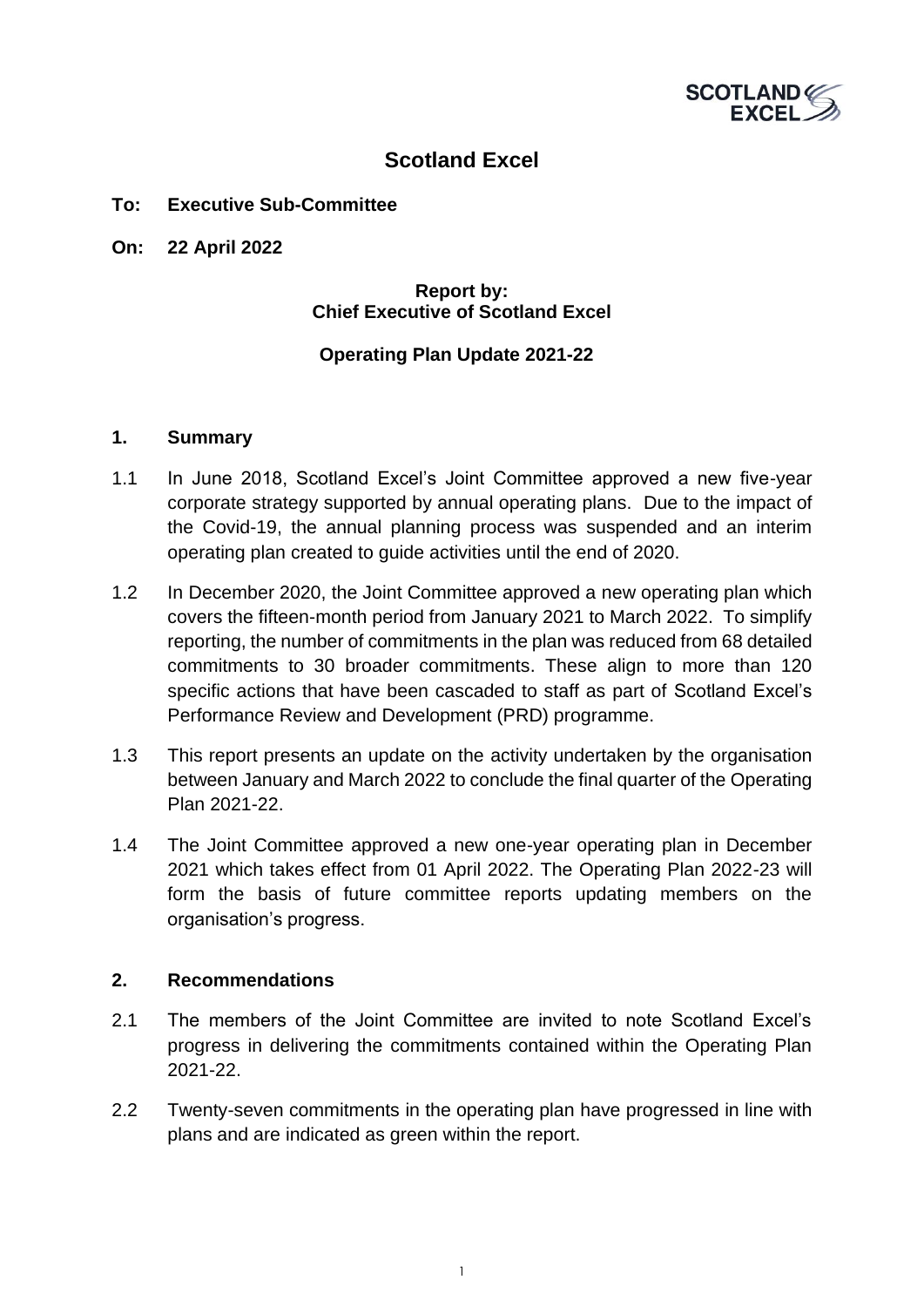- 2.3 Two commitments are indicated as amber within the report. This status was selected to reflect the progress made whilst also recognising the commitment was not completed within the anticipated timeline. The roll out of stakeholder mapping tools and a competitor analysis model have been delayed until 2022- 23. However, these tools are already being used successfully by some teams within the organisation.
- 2.4 One commitment is indicated as black within the report. Due to restrictions on holding national and regional events, the Coaction project is now being implemented on a project-by-project basis.

#### **3. Background**

- 3.1 Progress reports are produced quarterly to track Scotland Excel's activity against annual operating plan commitments. Reports are produced at the end of each quarter and submitted to Executive Sub-Committee meetings. Half yearly and annual reports are also submitted to Joint Committee meetings.
- 3.2 The reports summarise the progress made against operating plan commitments and uses a 'traffic light' symbol to provide a guide to the status of each activity. This guide has been revised to include symbols to indicate projects or activities which have not yet started, and projects or activities which have been completed:

| W | Project or activity not yet started                                                                                   |
|---|-----------------------------------------------------------------------------------------------------------------------|
| R | Project or activity is currently stalled or significantly behind schedule                                             |
| Α | Project or activity is progressing at a slower pace than anticipated and/or<br>results have been weaker than expected |
| G | Project or activity is progressing in line with expected/agreed timelines and<br>results                              |
| В | Project or activity completed                                                                                         |

3.3 Due to continuing uncertainty in relation to Covid-19 and Brexit, reporting against key performance indicators (KPIs) is currently on hold pending a review of appropriate measures.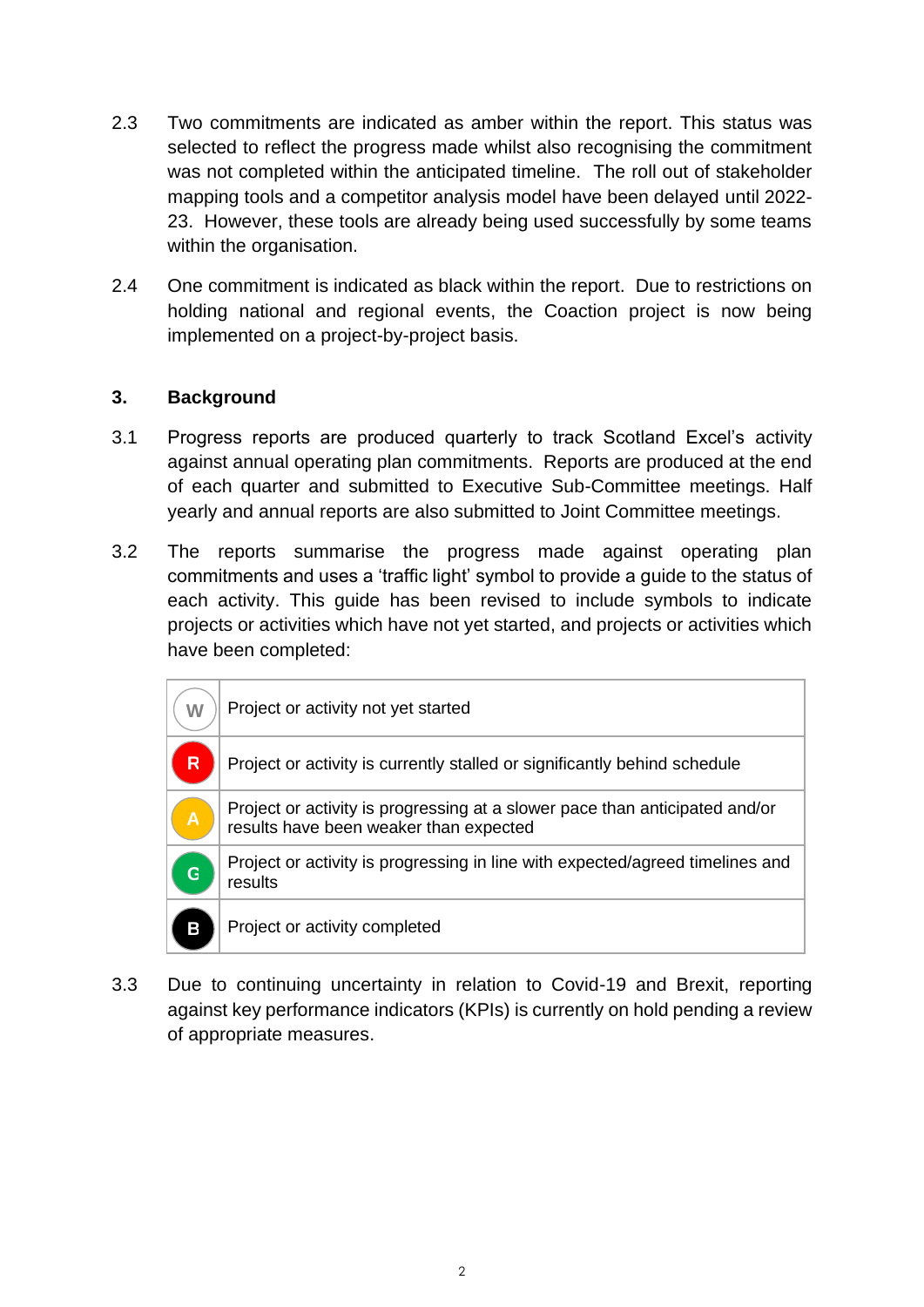

# **2021 – 2022**

**Year End Report**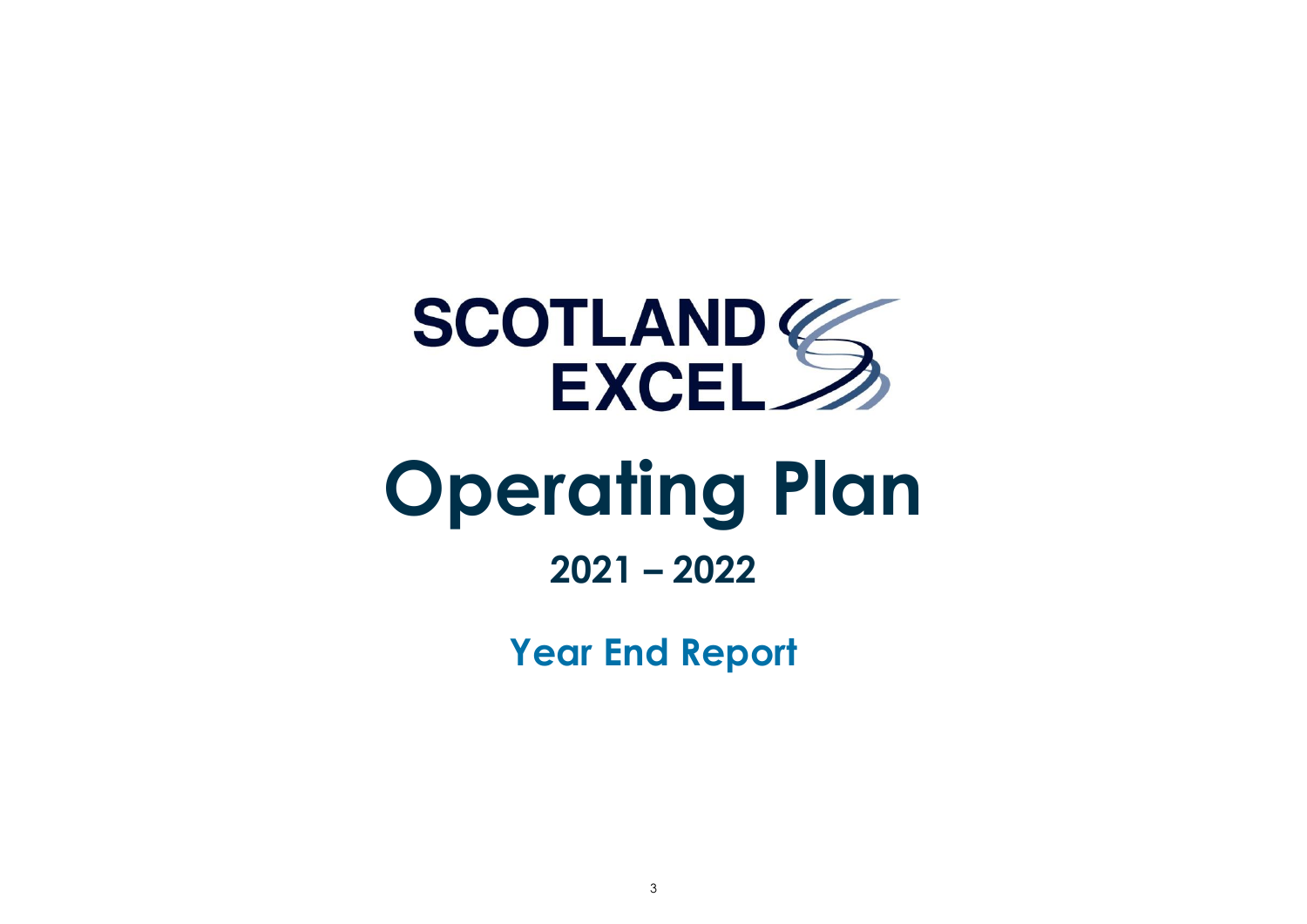| <b>Strategic Objective</b>                                                                                                         | <b>Commitment</b>                                                                                                                                                                                                                                                                                                                 | <b>RAG status</b> | <b>Progress summary</b>                                                                                                                                                                                                                                                                                                                                                                                                                                               |
|------------------------------------------------------------------------------------------------------------------------------------|-----------------------------------------------------------------------------------------------------------------------------------------------------------------------------------------------------------------------------------------------------------------------------------------------------------------------------------|-------------------|-----------------------------------------------------------------------------------------------------------------------------------------------------------------------------------------------------------------------------------------------------------------------------------------------------------------------------------------------------------------------------------------------------------------------------------------------------------------------|
| 1.1 Deliver a programme of<br>collaborative procurement<br>to support early intervention<br>and the delivery of public<br>services | • Continue to engage directly with local authority<br>services on the collaborative procurement<br>opportunities pipeline and identify opportunities to<br>lead and/or participate in national cross-sector<br>opportunities and initiatives with partners in health,<br>further and higher education, and central<br>government. | G.                | • A Commercial User Intelligence Group Steering<br>Group meeting with procurement stakeholders<br>took place in February. Scotland Excel is continuing<br>to participate in several cross-sectoral initiatives<br>including the Scottish Government-led Supply<br>Chain Development Programme, the Public Sector<br>Food Forum, and the Scottish Organic Stakeholders<br>Group which is supporting the government's<br>Scottish Organic Action Plan.                  |
|                                                                                                                                    | • Continue to develop and deliver a contract and<br>supplier management (CSM) programme which<br>monitors and enhances the performance of<br>Scotland Excel contracts, incorporating new<br>environmental performance measurements                                                                                                | G                 | • Contract and supplier management activity has<br>focused on mitigating the impact of global supply<br>chain disruptions and price volatility. Measures<br>have also been implemented to identify supply<br>chains with connections to Russia following the<br>invasion of Ukraine. Work is ongoing to develop a<br>new CSM reporting model which incorporates<br>environmental performance measures in line with<br>the Scottish Government's climate change goals. |
|                                                                                                                                    | • Open the Adult Care and Support flexible<br>framework to allow new providers to join, ensuring<br>a diverse range of services and providers are<br>available to meet the varying needs of people<br>across the country, and promote choice for<br>people who need support.                                                      | G                 | • Following the reopening of the Adult Care and<br>Support flexible framework, 21 new providers<br>covering 26 services are being awarded to the<br>framework. Local authorities will be able to use the<br>new providers by the end of April 2022.                                                                                                                                                                                                                   |
| 1.2 Deliver programmes which<br>lead and develop<br>professional, organisational<br>and commercial capability                      | • Develop a portfolio of accredited and non-<br>accredited Academy programmes based on<br>member and wider public sector requirements<br>whilst progressing other strategic areas such as<br>apprenticeships and becoming a credit rating<br>body.                                                                                | G                 | • The Scotland Excel Academy is currently delivering<br>9 cohorts of accredited programmes, with a further<br>10 programmes planned. Several courses have<br>been delivered through the Scottish Government's<br>national procurement training framework, and a<br>full programme of open and closed courses will be<br>launched across the public sector in April.                                                                                                   |

### **Goa1 1: Shaping the delivery of innovative public services**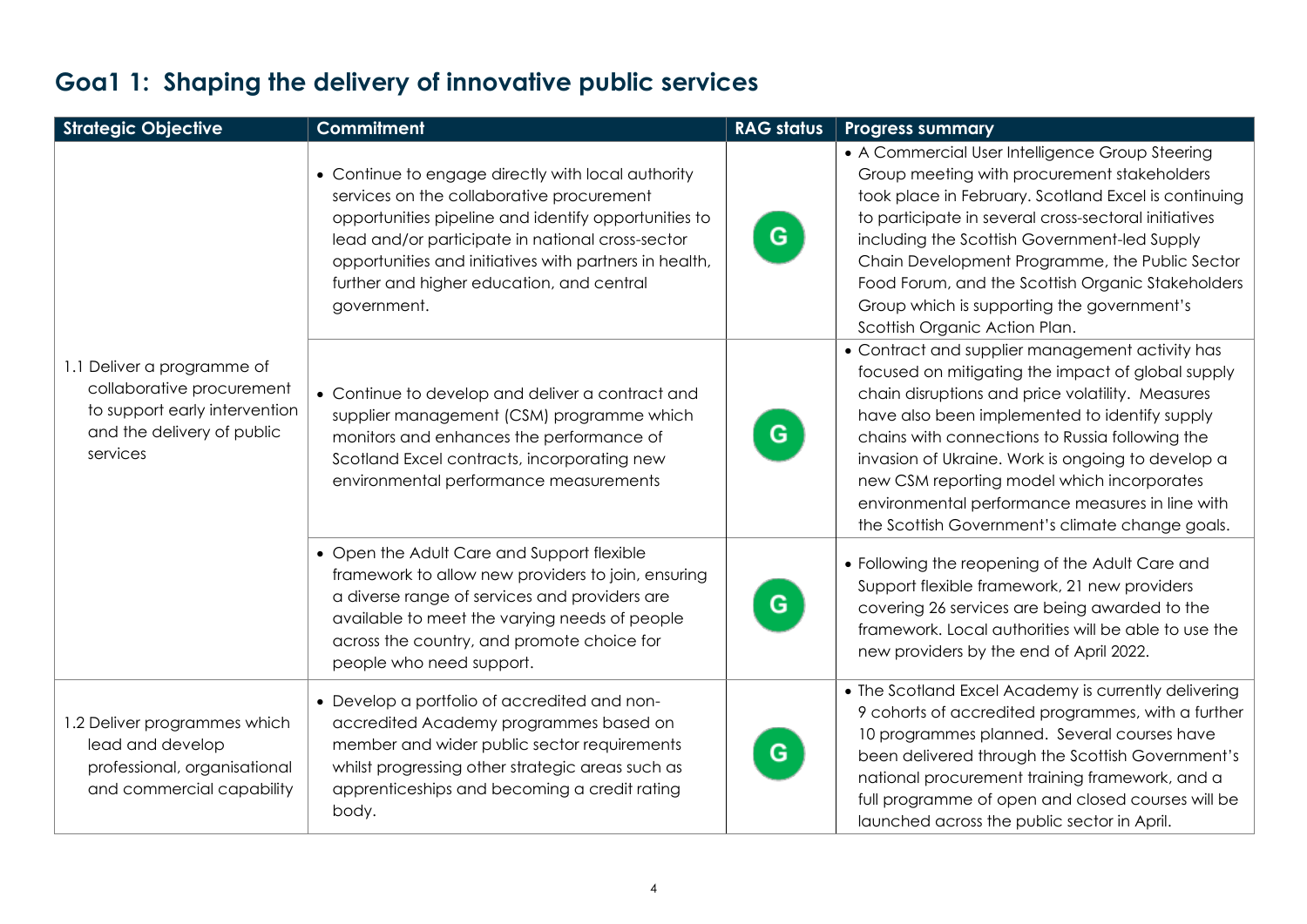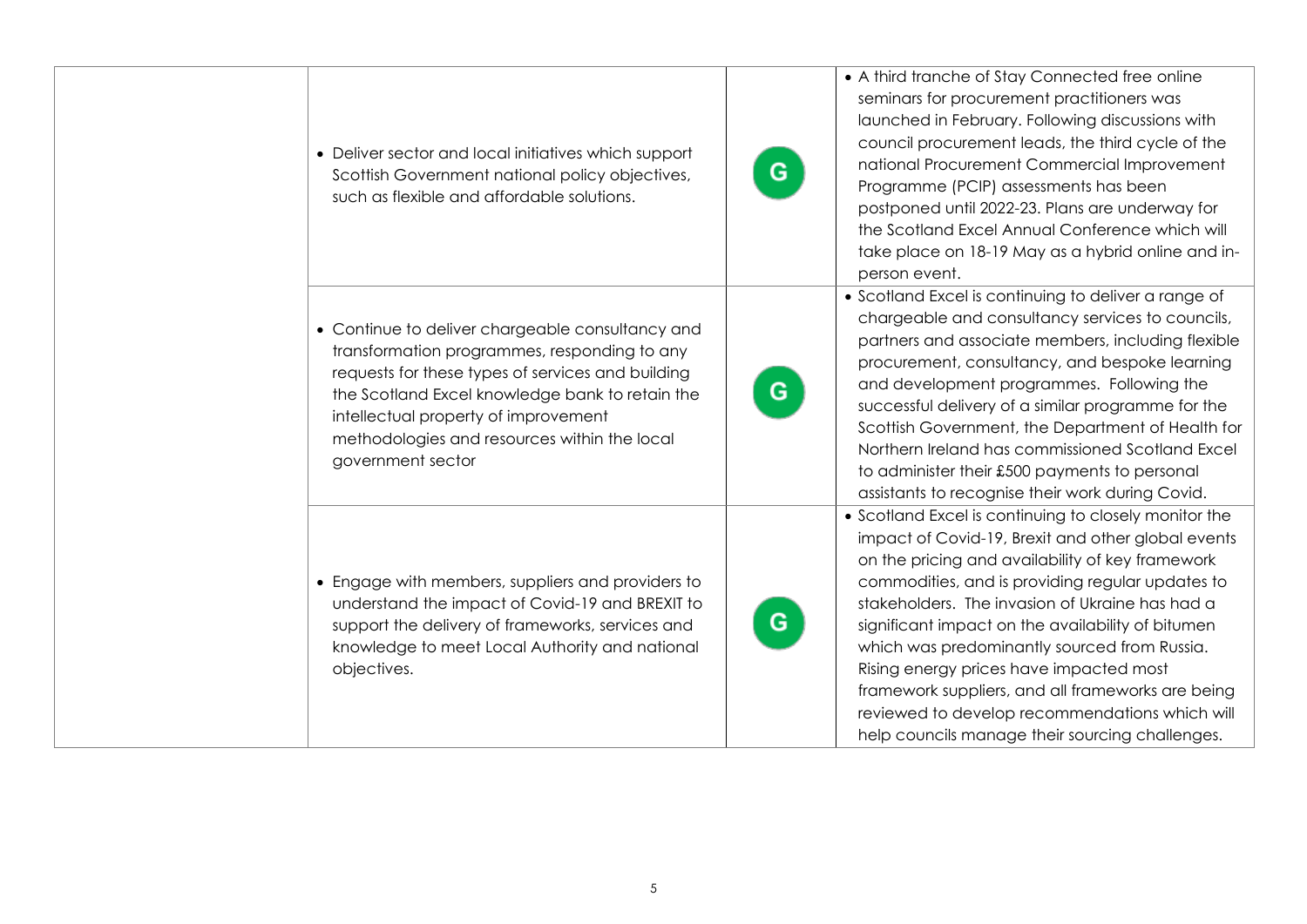|                                                                                                                          | • Drive the next generation development of the<br>National Care Home Contract (NCHC) and<br>continue negotiations with providers on rates of<br>return to enable implementation of the NCHC Cost<br>Model © which supports the delivery of affordable<br>and sustainable social care services. | • The national care home contract fees for 2022-23<br>have been agreed and work is underway to roll out<br>the new rates which take effect from 6th April. A<br>G<br>meeting with stakeholders interested in<br>participating in the redesign of the national care<br>home contract has been scheduled for April.                                                                                                                   |
|--------------------------------------------------------------------------------------------------------------------------|------------------------------------------------------------------------------------------------------------------------------------------------------------------------------------------------------------------------------------------------------------------------------------------------|-------------------------------------------------------------------------------------------------------------------------------------------------------------------------------------------------------------------------------------------------------------------------------------------------------------------------------------------------------------------------------------------------------------------------------------|
| 1.3 Harness the potential of                                                                                             | • Continue to develop The Academy's online<br>learning platform, to support engagement and<br>learning, and to deliver national coaction events,<br>video content and programmes.                                                                                                              | • The Scotland Excel Academy online platform<br>G<br>continues to be developed, and now incorporates<br>automated reminders for student assessment tasks.                                                                                                                                                                                                                                                                           |
| digital technology and<br>data insight to support the<br>delivery of public services                                     | • Continue to provide ICT procurement services for<br>the Digital Office for Scottish Local Government,<br>engaging proactively with stakeholders to<br>accelerate a collaborative approach to the<br>adoption of digital technologies.                                                        | • Scotland Excel is continuing to work on a range of<br>collaborative ICT solutions including Artificial<br>Intelligence (AI)/robotics, and procurement routes<br>G<br>to establish a National Security Operating Centre<br>(SOC), and National Shared Digital Alarm<br>Receiving Centre.                                                                                                                                           |
| 1.4 Use our insight and<br>experience to shape policy<br>and meet the challenges of<br>future public service<br>delivery | • Continue to work with the Scottish Government<br>and other partners to support the development<br>and/or delivery of national policy objectives across<br>the SXL portfolio including guidance, tools and<br>reporting.                                                                      | • Work is continuing with the Scottish Government<br>and other partners across a range of policy areas.<br>Scotland Excel is taking part in the Key Stakeholder<br>Reference Group informing the implementation of<br>G<br>the National Care Service, and has contributed to<br>the Construction Industry Inquiry Group and Fair<br>Work Convention's review of review of working<br>practices in Scotland's construction industry. |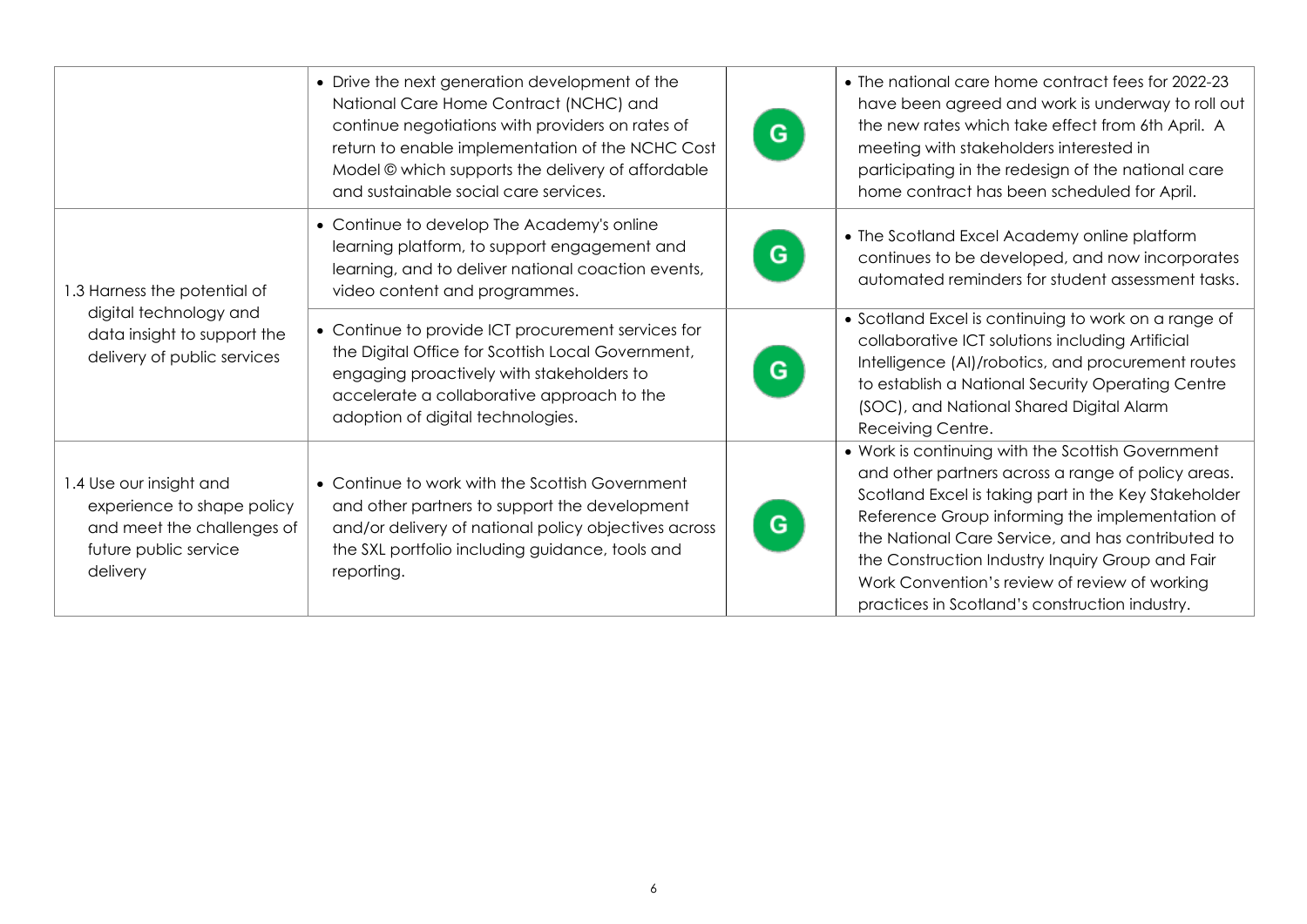### **Goa1 2: Being sustainable in everything we do**

| <b>Strategic Objective</b>                                                                                                           | <b>Commitment</b>                                                                                                                                                                                                             | <b>RAG status</b> | <b>Progress summary</b>                                                                                                                                                                                                                                                                                                                                                                                  |
|--------------------------------------------------------------------------------------------------------------------------------------|-------------------------------------------------------------------------------------------------------------------------------------------------------------------------------------------------------------------------------|-------------------|----------------------------------------------------------------------------------------------------------------------------------------------------------------------------------------------------------------------------------------------------------------------------------------------------------------------------------------------------------------------------------------------------------|
|                                                                                                                                      | • Work with partners and secure care providers to<br>support the implementation of the new National<br>Standards and Pathways for Secure Care Centres.                                                                        | G.                | • The new national standards have been built into<br>secure care contracts. Scotland Excel continues to<br>liaise with key partners on future plans for secure<br>care and will contribute to a national consultation<br>on the forthcoming Children's Care and Justice Bill.                                                                                                                            |
| 2.1 Deliver positive and<br>measurable social value<br>through our contracts and<br>services                                         | • Continue to monitor the proportion of Scotland<br>Excel suppliers paying their staff the Real Living<br>Wage and identify any opportunities to increase<br>this                                                             | G.                | • More than 80% of suppliers have confirmed<br>payment of the Living Wage, and commitments<br>continue to be monitored as part of ongoing<br>contract management activity. Scotland Excel is<br>continuing to work with the Scottish Government<br>and other stakeholders on remuneration for the<br>social care workforce.                                                                              |
|                                                                                                                                      | • Continue to embed community benefit models<br>which enable councils to achieve direct benefits<br>for their areas and the participation of supported<br>businesses and the third sector within our supply<br>chain          | G                 | • Scotland Excel has been engaging with councils to<br>review its community benefits model. Feedback<br>from two workshops will be used improve data<br>gathering procedures and reporting.                                                                                                                                                                                                              |
| 2.2 Deliver positive and<br>measurable local<br>economic impact through<br>SME and third sector<br>participation in our<br>contracts | • Support the continued application of community<br>wealth building including living wage Scotland<br>Excel suppliers and work with partners including<br>Scottish Government and the Supplier<br>Development Programme (SDP) | G                 | • A practice sharing workshop took place in<br>February with Scotland Excel, Scottish Government<br>and the four pilot councils to discuss the outcomes<br>of the community wealth-building project. A suite<br>of templates has been developed and a toolkit is<br>being created which will provide a model to be<br>share with councils in support of their own<br>community wealth-building journeys. |
| 2.3 Deliver positive and<br>measurable environmental<br>benefits through our<br>contracts                                            | • Continue to deliver and promote environmental<br>sustainability goals including Scotland Excel and<br>supplier carbon footprint and consider "best value"<br>and 'whole life' costing within tender evaluations             | G.                | • Scotland Excel is reviewing all frameworks to<br>identify how they support council net zero<br>ambitions. This includes working with external<br>bodies to review policy impacts, low carbon<br>innovations, and changes to working practices. A<br>new tool is being developed to calculate the levels<br>of embodied carbon in construction materials.                                               |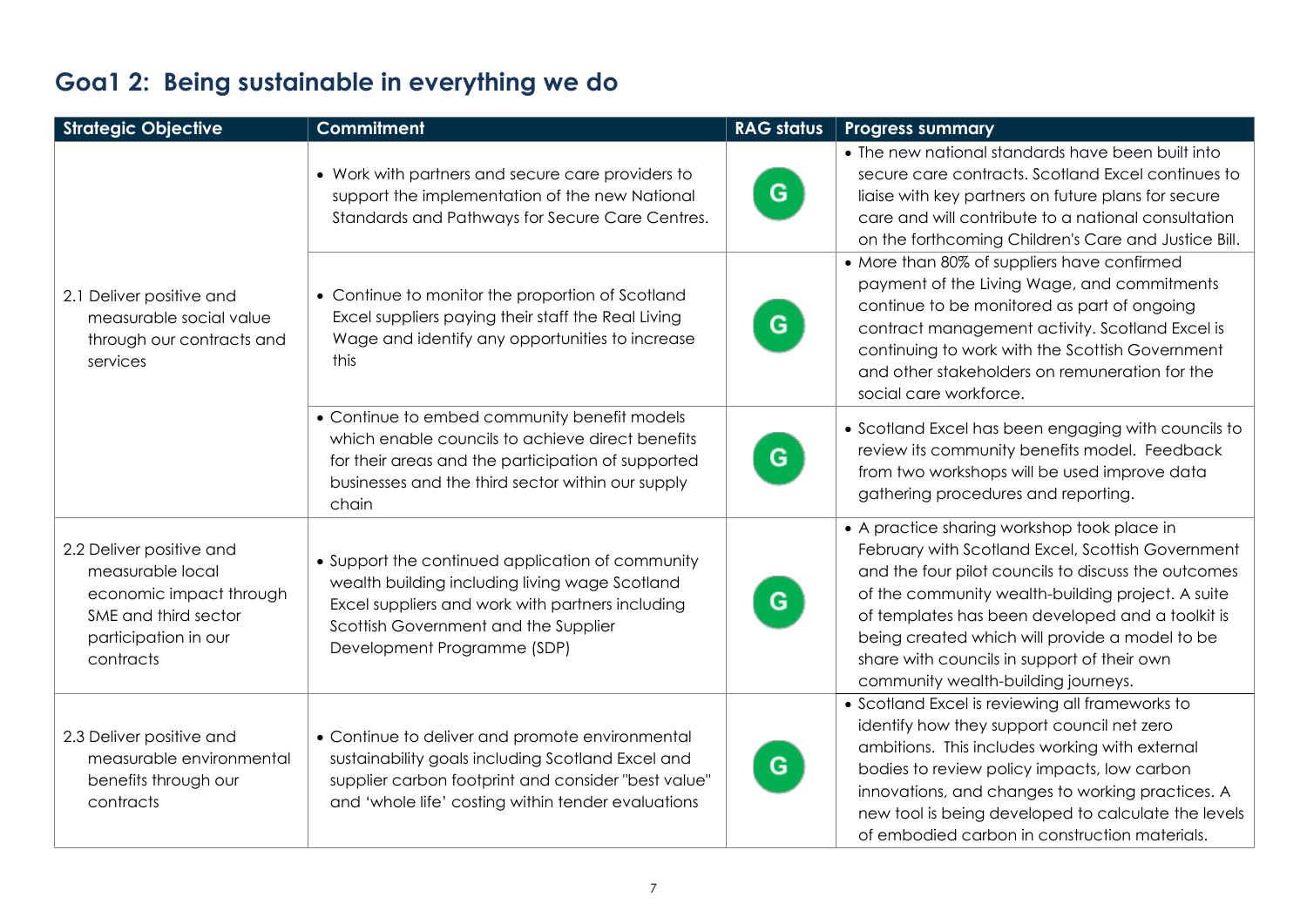| 2.4 Lead and develop<br>sustainable procurement<br>knowledge and practice | • Explore the development of progressive,<br>sustainable learning pathways to support career<br>development within the sector, co-chairing the<br>Scottish Government professional practice and<br>development framework, and work with<br>educational partners and/or suppliers to establish<br>workforce needs and promote the benefits of<br>procurement as a career. | G. | • The Scotland Excel Academy is continuing to co-<br>chair the cross-sector Professional Practice and<br>Development (PPD) forum to explore national<br>initiatives to attract and develop procurement<br>talent. In March, Scotland Excel launched a<br>recruitment campaign for a graduate recruitment<br>programme which has attracted a pool of high-<br>quality candidates. |
|---------------------------------------------------------------------------|--------------------------------------------------------------------------------------------------------------------------------------------------------------------------------------------------------------------------------------------------------------------------------------------------------------------------------------------------------------------------|----|----------------------------------------------------------------------------------------------------------------------------------------------------------------------------------------------------------------------------------------------------------------------------------------------------------------------------------------------------------------------------------|
|---------------------------------------------------------------------------|--------------------------------------------------------------------------------------------------------------------------------------------------------------------------------------------------------------------------------------------------------------------------------------------------------------------------------------------------------------------------|----|----------------------------------------------------------------------------------------------------------------------------------------------------------------------------------------------------------------------------------------------------------------------------------------------------------------------------------------------------------------------------------|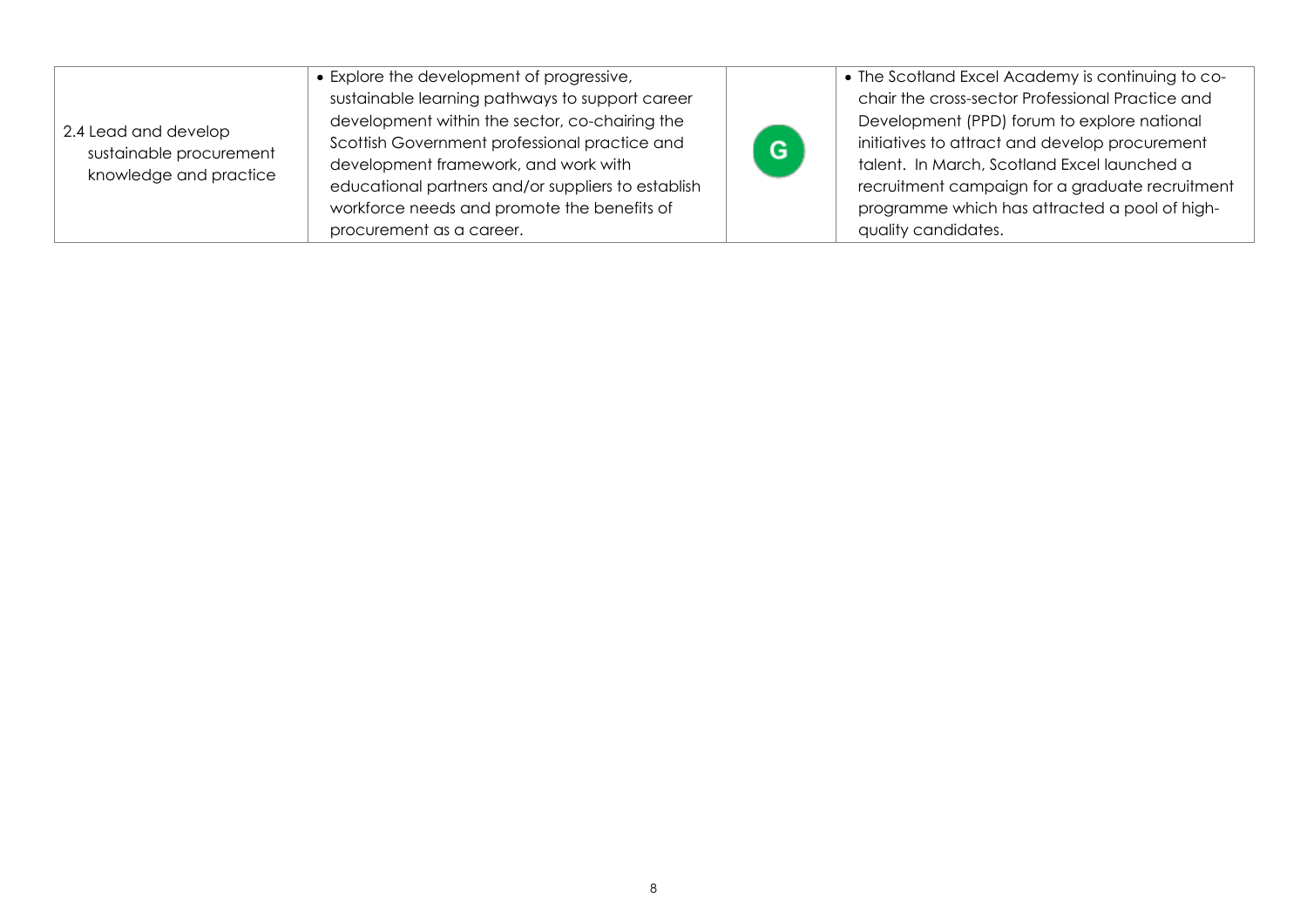| <b>Strategic Objective</b>                                                   | <b>Commitment</b>                                                                                                                                                                                   | <b>RAG status</b> | <b>Progress summary</b>                                                                                                                                                                                                                                                                                                                                                                                                                                                                       |
|------------------------------------------------------------------------------|-----------------------------------------------------------------------------------------------------------------------------------------------------------------------------------------------------|-------------------|-----------------------------------------------------------------------------------------------------------------------------------------------------------------------------------------------------------------------------------------------------------------------------------------------------------------------------------------------------------------------------------------------------------------------------------------------------------------------------------------------|
| 3.1 Ensure our customers<br>continue to receive                              | • Continue to deliver Scotland Excel's account<br>management services to ensure and demonstrate<br>value to members and support a positive customer<br>experience                                   | G                 | • Scotland Excel's Project and Account Managers<br>continue to provide support to council<br>procurement teams including quarterly business<br>reviews, change projects, and workshops.                                                                                                                                                                                                                                                                                                       |
| maximum value from our<br>services                                           | • Continue and refresh Scotland Excel's stakeholder<br>engagement activity including understanding<br>priorities and assessing satisfaction                                                         |                   | • Scotland Excel's stakeholder engagement and<br>mapping tools are being used by several teams in<br>support of income generating frameworks and<br>services. Further plans to roll out use across the<br>organisation are planned for 2022-23.                                                                                                                                                                                                                                               |
| 3.2 Engage stakeholders in the<br>delivery of effective local<br>solutions   | • Continue to engage directly with service users and<br>the wider community, where appropriate, to<br>ensure their needs are met and incorporated into<br>the development of procurement strategies | G                 | • Scotland Excel is investigating options for engaging<br>with care home residents and their families as part<br>of the national care come contract redesign<br>project.                                                                                                                                                                                                                                                                                                                      |
|                                                                              | • Continue to engage directly with partners to<br>ensure that national social care contracts meet the<br>needs of all care groups and align with national<br>strategy                               | G.                | • Scotland Excel is continuing to engage with The<br>Promise and other key stakeholders to ensure<br>policy direction is reflected in contracts for<br>children's services. Representatives from advocacy<br>groups, providers, provider bodies, unions and<br>Scottish Government have agreed to work with<br>Scotland Excel on the redesign of the national care<br>home contract.                                                                                                          |
| 3.3 Represent the collective<br>views of stakeholders at a<br>national level | • Continue to collect, review and represent the<br>views of members, customers and communities at<br>appropriate fora                                                                               | G                 | • Scotland Excel is continuing to represent the local<br>government sector within Scottish Government<br>national initiatives including the Climate Change<br>Forum, the Professional Practice and Development<br>Forum, and the Supply Chain Development Forum.<br>In March, Scotland Excel took part in a round table<br>meeting with the UK Department of Education and<br>other devolved nations to discuss the issues,<br>priorities and challenges arising from educational<br>budgets. |

### **Goa1 3: Placing people at the heart of our busines**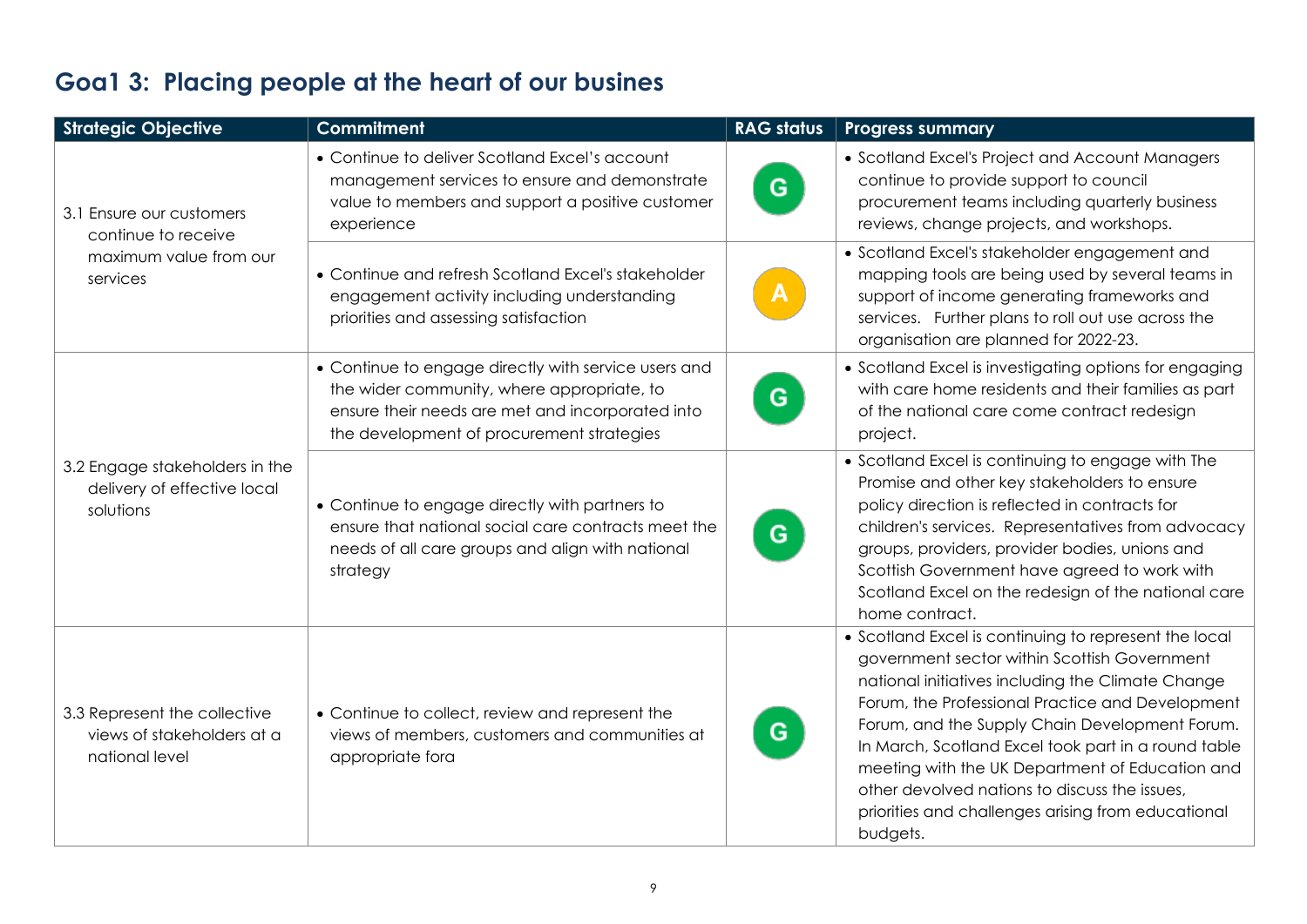| 3.4 Implement policies which<br>develop, empower, value<br>and engage our workforce | • Continue to implement the Scotland Excel<br>organisational development strategy, developing<br>initiatives to inspire and develop staff, increase<br>Scotland Excel's capability, and support succession<br>planning | Ġ | • Scotland Excel's new People Strategy is close to<br>completion and will be launched in early 2022-23.<br>A flexible and dynamic approach to recruitment<br>has been implemented to mitigate the challenges<br>of a fast-moving and competitive job market. An<br>online careers event, digital marketing campaigns<br>and expanded website content has been<br>successful in attracting interest from candidates. |
|-------------------------------------------------------------------------------------|------------------------------------------------------------------------------------------------------------------------------------------------------------------------------------------------------------------------|---|---------------------------------------------------------------------------------------------------------------------------------------------------------------------------------------------------------------------------------------------------------------------------------------------------------------------------------------------------------------------------------------------------------------------|
|-------------------------------------------------------------------------------------|------------------------------------------------------------------------------------------------------------------------------------------------------------------------------------------------------------------------|---|---------------------------------------------------------------------------------------------------------------------------------------------------------------------------------------------------------------------------------------------------------------------------------------------------------------------------------------------------------------------------------------------------------------------|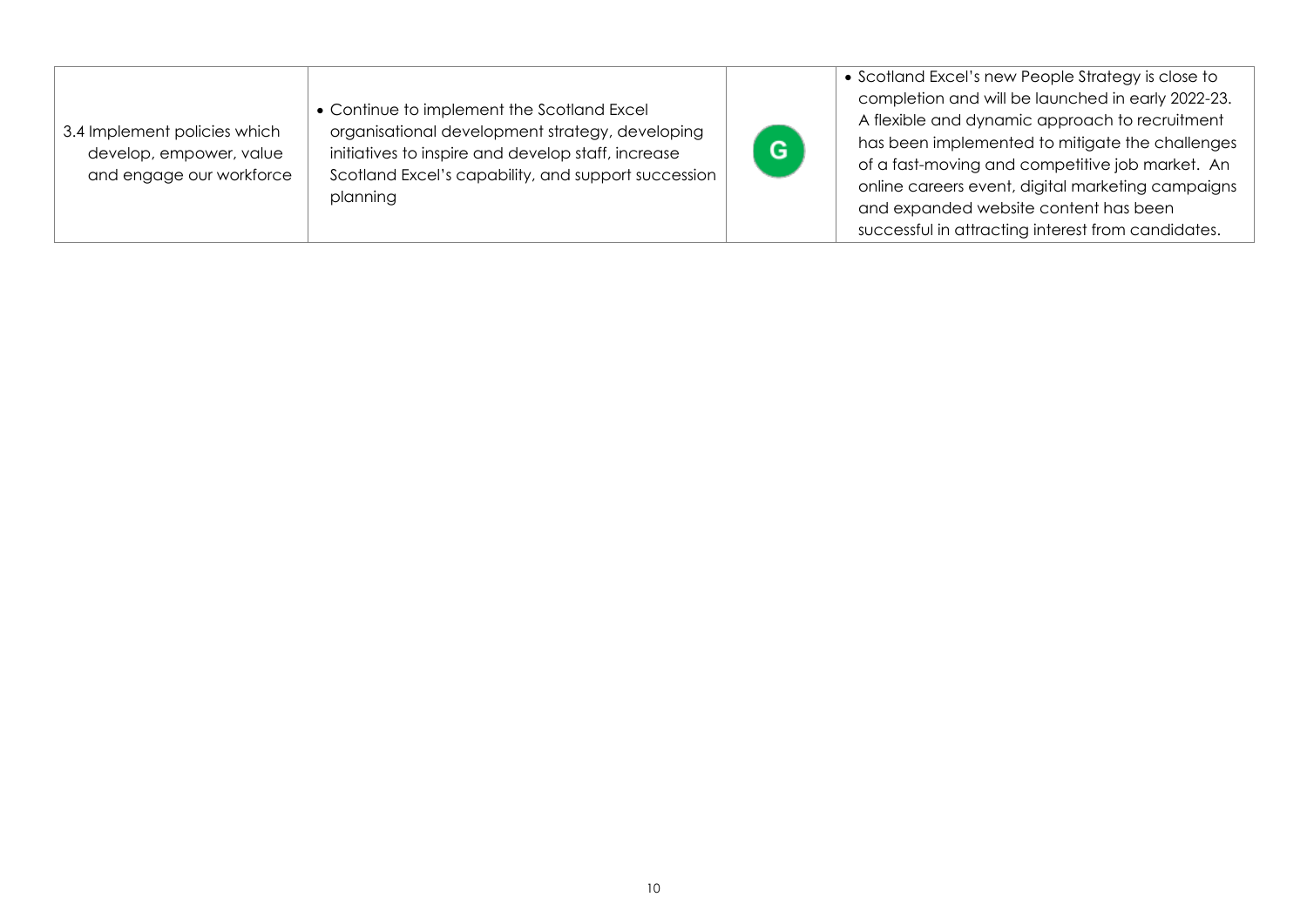## **Goa1 4: Delivering sustainable and scalable growth**

| <b>Strategic Objective</b>                                                                         | <b>Commitment</b>                                                                                                                                                                                                                      | <b>RAG status</b> | <b>Progress summary</b>                                                                                                                                                                                                                                                                                                                                                                                                              |
|----------------------------------------------------------------------------------------------------|----------------------------------------------------------------------------------------------------------------------------------------------------------------------------------------------------------------------------------------|-------------------|--------------------------------------------------------------------------------------------------------------------------------------------------------------------------------------------------------------------------------------------------------------------------------------------------------------------------------------------------------------------------------------------------------------------------------------|
| 4.1 Implement a new<br>governance model which                                                      | • Promote the concept of Coaction to senior<br>stakeholders and explore opportunities where<br>creation, delivery and production of high-quality<br>national cost effective learning is jointly undertaken                             | B                 | • Due to ongoing restrictions in bringing people<br>together for a Coaction event, the concept will<br>now be rolled out through partnership working on a<br>project-by-project basis.                                                                                                                                                                                                                                               |
| supports scalable business<br>growth                                                               | • Continue to implement appropriate funding routes<br>through the delivery of new and existing services,<br>monitoring income and providing regular reports to<br>the joint committee whilst recognising the impact<br>of the pandemic | G.                | • Income from chargeable services and rebates<br>continues to grow and is expected to account for<br>c.15% of operating income in 2021-22. A healthy<br>pipeline is in place for 2022-23 when this income is<br>expected to account for c.21% of the total.                                                                                                                                                                          |
| 4.2 Continue to maintain a<br>robust business<br>infrastructure to support our<br>growth ambitions | • Continue to develop and support a robust working<br>environment and infrastructure that includes the<br>use of digital technology, agile working and<br>emerging technology to benefit staff and<br>customers                        | G                 | • Plans for rolling out hybrid working have continued<br>during Q4 to support a return to office working<br>within the next few months. Scotland Excel is<br>working with the Digital Office to review cyber<br>security and disaster recovery provision across its<br>ICT infrastructure to ensure it is in line with National<br>Cyber Security Centre guidance.                                                                   |
| 4.3 Use our knowledge and                                                                          | • Research collaborative procurement and leading<br>change solutions available in other public sector<br>markets to identify potential business opportunities,<br>reporting on the findings to inform future growth<br>plans           |                   | • A competitor analysis model was developed and<br>successfully piloted during 2021-22, including an<br>analysis of key framework competitors. Roll out of<br>the model across the organisation are planned for<br>2022-23.                                                                                                                                                                                                          |
| insight to identify new<br>services and/or sectors<br>which provide growth<br>opportunities        | • Continue to grow and develop Scotland Excel's<br>associate membership programme to maximise its<br>commercial potential for the organisation including<br>framework spend whilst providing demonstrable<br>benefits for members      | G                 | • Seven new associate members were approved in<br>Q4 with a total annual income of £4,461k.<br>Scotland Excel presented at the Scottish<br>Federation of Housing Associations (SFHA)<br>development conference in March to promote a<br>new procurement improvement assessment service<br>which will be developed in 2022-23 to help housing<br>associations meet Scottish Government funding<br>criteria for new build development. |